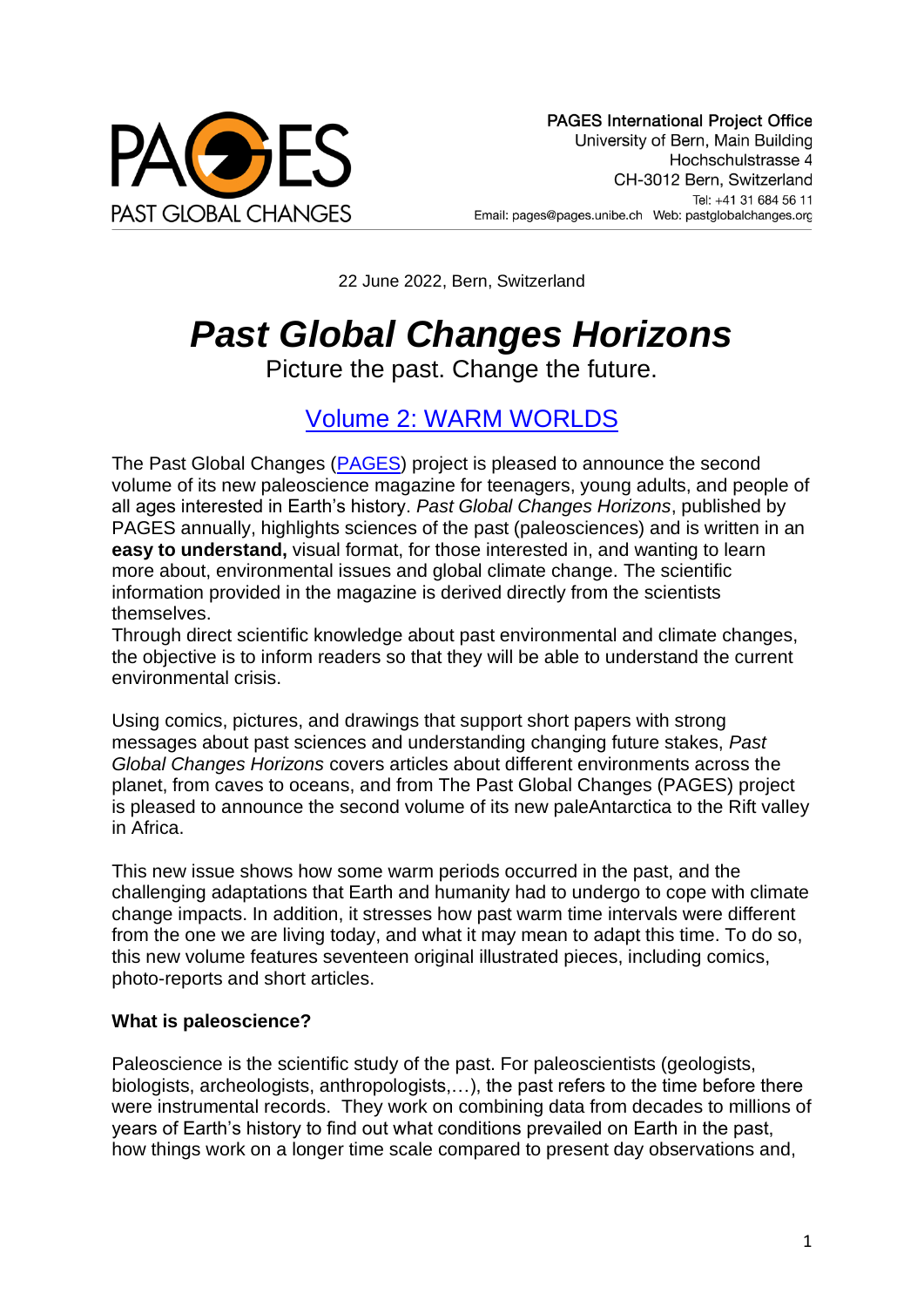in some cases, use this information to assess the future trajectories, and anticipate what will happen.

#### **Why is paleoscience important?**

Firstly, by looking at different scenarios in the past, these can be used as examples to better understand the sensitivity of the Earth to changes in the Earth system. Secondly, paleorecords are vital stores of information. They show, for example, that sudden climate change (within decades), ice-sheet collapse, and changes in the chemistry of the ocean, have occurred in the past. They also provide us with longterm contexts for recent changes in climate and environment that we are seeing (e.g. changes in the atmospheric concentrations in greenhouse gases) as well as providing us with information on the natural state of the Earth System before human influence. This means, we can assess which changes are natural, and which one's are likely to be human induced. Lastly, paleodata can be used to test models that make projections of future climate.

### **What is the Past Global Changes (PAGES) project?**

The PAGES project is a 30-year-strong international effort which focuses on scientific research and networking on measurable changes in climate and biosphere, as well as their interactions with humans, *in the past*. These changes must occur at a global scale or have impact on the global scale. This scientific research helps to improve projections of future climate and environment.

The majority of PAGES publications are written by paleoscientists who are active in more than 18 different PAGES working groups. Financial support for PAGES comes from the Swiss Academy of Sciences [\(SCNAT\)](https://scnat.ch/en) and the Chinese Academy of Sciences [\(CAS\)](https://english.cas.cn/).

"*Students are really more motivated to engage with studying the environmental science curricula within the natural science domain when they have some illustrated, clear -but robust- science for it. They also like the idea of being addressed by real scientists*."

*(María Andrés-Rodrigo, Science teacher to 3rd and 4th Secondary levels - 14- 16 years old-, IES Villanueva de Gállego, Zaragoza, Spain)*

"*Hotter, colder, drier, wetter - we simultaneously fear and love change, because they show us that we are alive! Our ecosystems and climate have changed a lot over the last millennia. Their history is fascinating because it tells us how the earth, with all these changes, has been enriched with incredible diversity over time. But, let's not mourn the past worlds - let's rather preserve our current one. Let's preserve ourselves from a change we have caused! The warm worlds of the past, patiently built up by the Earth system happened more slowly and with more complexity than the greenhouse effect we are creating, and all its consequences. This issue explains how global change works, what a warm world means, and what we should consider preserving as keys to a sustainable future*."